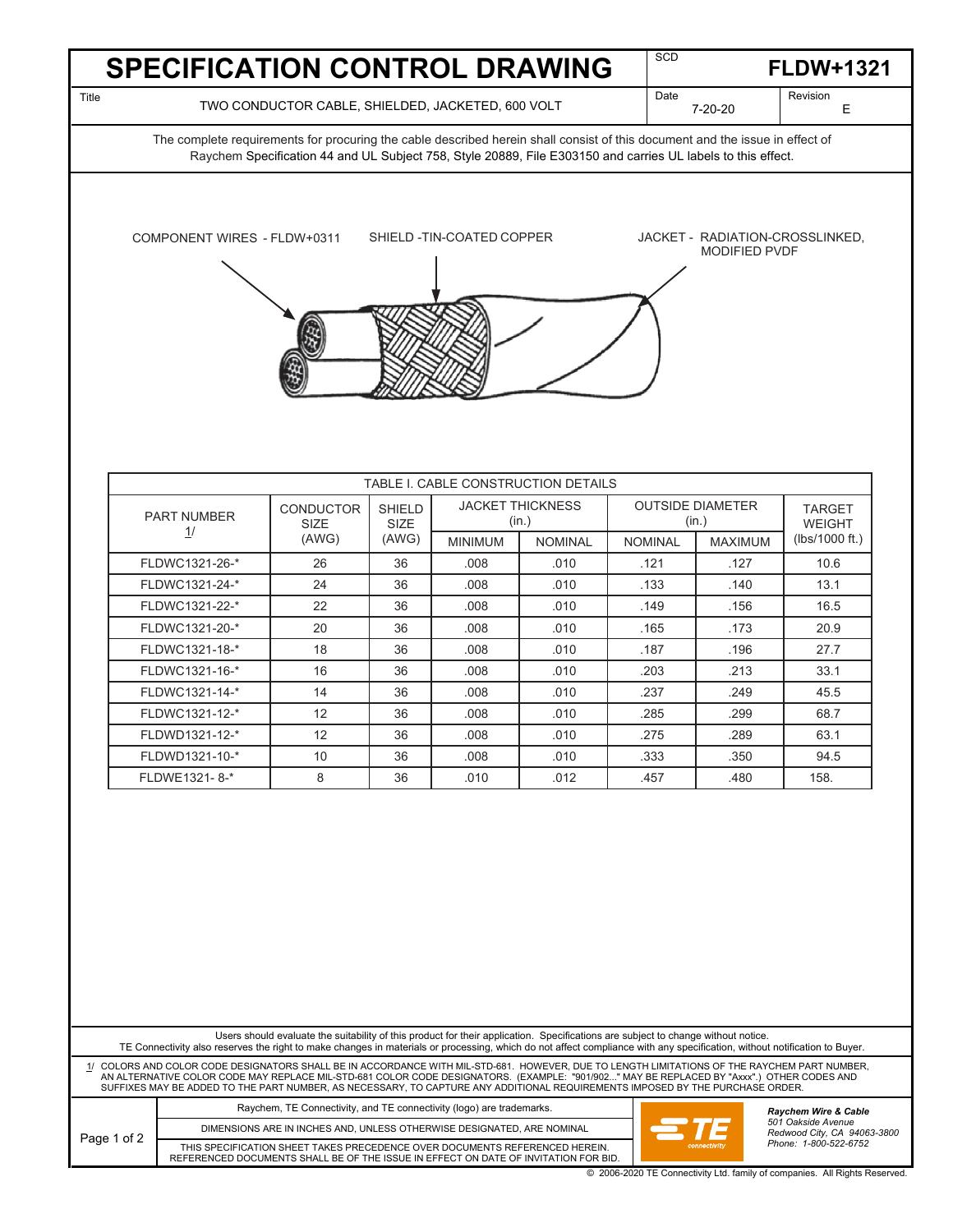

**SCD** 

| TABLE II. CABLE PERFORMANCE DETAILS |                                                 |                            |                            |                            |  |
|-------------------------------------|-------------------------------------------------|----------------------------|----------------------------|----------------------------|--|
|                                     | <b>BEND TESTING</b>                             |                            |                            |                            |  |
| <b>PART NUMBER</b><br><u>1</u> /    | <b>MANDREL DIAMETER</b><br>$(inch)$ $(\pm 3\%)$ |                            | WEIGHT (lb)<br>$(\pm 3\%)$ |                            |  |
|                                     | <b>ACCELERATED AGING</b>                        | <b>COLD</b><br><b>BEND</b> | <b>ACCELERATED AGING</b>   | <b>COLD</b><br><b>BEND</b> |  |
| FLDWC1321-26-*                      | 3.00                                            | 3.00                       | .375                       | 1.50                       |  |
| FLDWC1321-24-*                      | 6.00                                            | 6.00                       | .375                       | 1.50                       |  |
| FLDWC1321-22-*                      | 6.00                                            | 6.00                       | .375                       | 3.00                       |  |
| FLDWC1321-20-*                      | 6.00                                            | 6.00                       | .500                       | 3.00                       |  |
| FLDWC1321-18-*                      | 6.00                                            | 6.00                       | .500                       | 3.00                       |  |
| FLDWC1321-16-*                      | 6.00                                            | 6.00                       | 1.00                       | 3.00                       |  |
| FLDWC1321-14-*                      | 6.00                                            | 6.00                       | 1.00                       | 9.00                       |  |
| FLDWC1321-12-*                      | 10.0                                            | 10.0                       | 1.50                       | 9.00                       |  |
| FLDWD1321-12-*                      | 10.0                                            | 10.0                       | 1.50                       | 9.00                       |  |
| FLDWD1321-10-*                      | 10.0                                            | 10.0                       | 2.00                       | 9.00                       |  |
| FLDWE1321-8-*                       | 18.0                                            | 18.0                       | 2.00                       | 15.0                       |  |

## CABLE RATINGS AND ADDITIONAL REQUIREMENTS

TEMPERATURE RATING: 125°C Maximum continuous conductor temperature VOLTAGE RATING: 600 volts (rms) at sea level ACCELERATED AGING: 300 ± 3°C for 6 hours DIELECTRIC WITHSTAND: 2500 volts (rms), 60 Hz, 1 minute FLAMMABILITY: 30 seconds (maximum); 3 in. (maximum); no flaming of facial tissue INSULATION ELONGATION AND TENSILE STRENGTH: Test per WCD 3106 Primary Insulation, Elongation, 150% (minimum) Tensile Strength, 2500 lbf/in² (minimum) JACKET COLOR: White preferred JACKET CONCENTRICITY: 70% (minimum) JACKET ELONGATION AND TENSILE STRENGTH: Elongation, 200% (minimum) Tensile Strength, 4500 lbf/in² (minimum) JACKET FLAWS: Spark Test, 1.5 kV (rms) Impulse Dielectric Test, 6.0 kV (peak) JACKET WALL THICKNESS: Measure per WCD 3106 Minimum: Per Table I Minimum Average: 0.008 inch LOW TEMPERATURE-COLD BEND: -65 ± 2°C for 4 hours SHIELD COVERAGE: 85% (minimum) VOLTAGE WITHSTAND (Post Environmental): 1000 volts (rms), 60 Hz, 1 minute

## 1/ PART NUMBER:

The "+" in the part number in the upper right hand corner of pages 1 and 2 shall be replaced with a letter designator to define conductor stranding (see part numbers in table).  $C = 19$  Strands  $\overline{D} = 37$  Strands  $\overline{E} =$  Rope Lay

The "\*" in the part numbers on Tables I and II shall be replaced by color code designators with a slash separating the component wire colors and a dash separating the component wire colors from the jacket color.

Example: AWG 16, 19 strands, black and brown component wires; white jacket: FLDWC1321-16-0/1-9

1/ See footer section on page 1